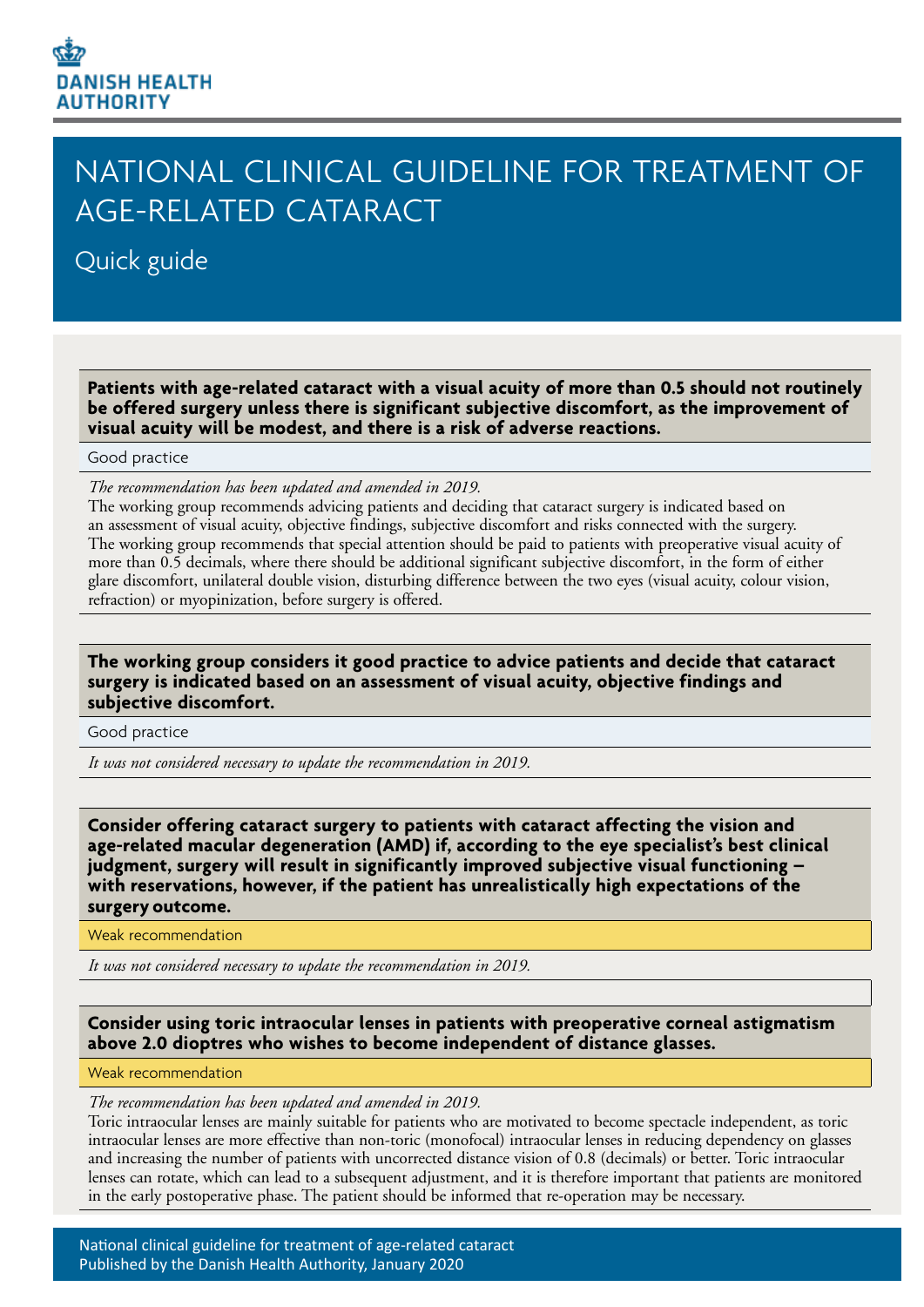

**Only use toric intraocular lenses in patients with preoperative corneal astigmatism between 1-1.75 dioptres who wish to become independent of distance glasses after careful consideration as the beneficial effect is modest.**

Weak recommendation **AGAINST**

*The recommendation has been updated and amended in 2019.*

In patients with cataract and preoperative corneal astigmatism between 1-1.75 dioptres, toric intraocular lenses are probably no more effective than non-toric (monofocal) intraocular lenses in reducing dependence on glasses. Toric intraocular lenses are probably more effective than non-toric (monofocal) intraocular lenses in increasing the number of patients with an uncorrected distance vision of 0.8 (decimals) or better. There is no significant difference between toric intraocular lenses and non-toric (monofocal) intraocular lenses in terms of the number of complications. The patient should be informed that re-operation may be necessary.

**Only offer multifocal lenses instead of monofocal lenses after careful consideration, as there is an increased incidence of complications in the form of unwanted optical phenomena such as glare, halos and decreased contrast sensitivity.**

Weak recommendation **AGAINST**

*New recommendation added in 2019*

In patients undergoing cataract surgery, multifocal intraocular lenses are no more effective than monofocal intraocular lenses in terms of postoperative quality of life, quality of vision and contrast sensitivity. Likewise, there is an increased incidence of complications in the form of halos and glare discomfort associated with the implantation of multifocal intraocular lenses, compared with monofocal intraocular lenses. Multifocal intraocular lenses reduce dependence on glasses and result in better uncorrected reading vision, compared with monofocal intraocular lenses.

## **Intracameral injection of cefuroxime, 1.0 mg in 0.1 ml of isotonic saline, is recommended in connection with cataract surgery.**

Strong recommendation

*It was not considered necessary to update the recommendation in 2019.*

## **Use of topical antibiotics following cataract surgery for the prevention of endophthalmitis is not recommended on a routine basis.**

Weak recommendation **AGAINST**

*It was not considered necessary to update the recommendation in 2019*

Eye drops containing antibiotics do not reduce the risk of endophthalmitis.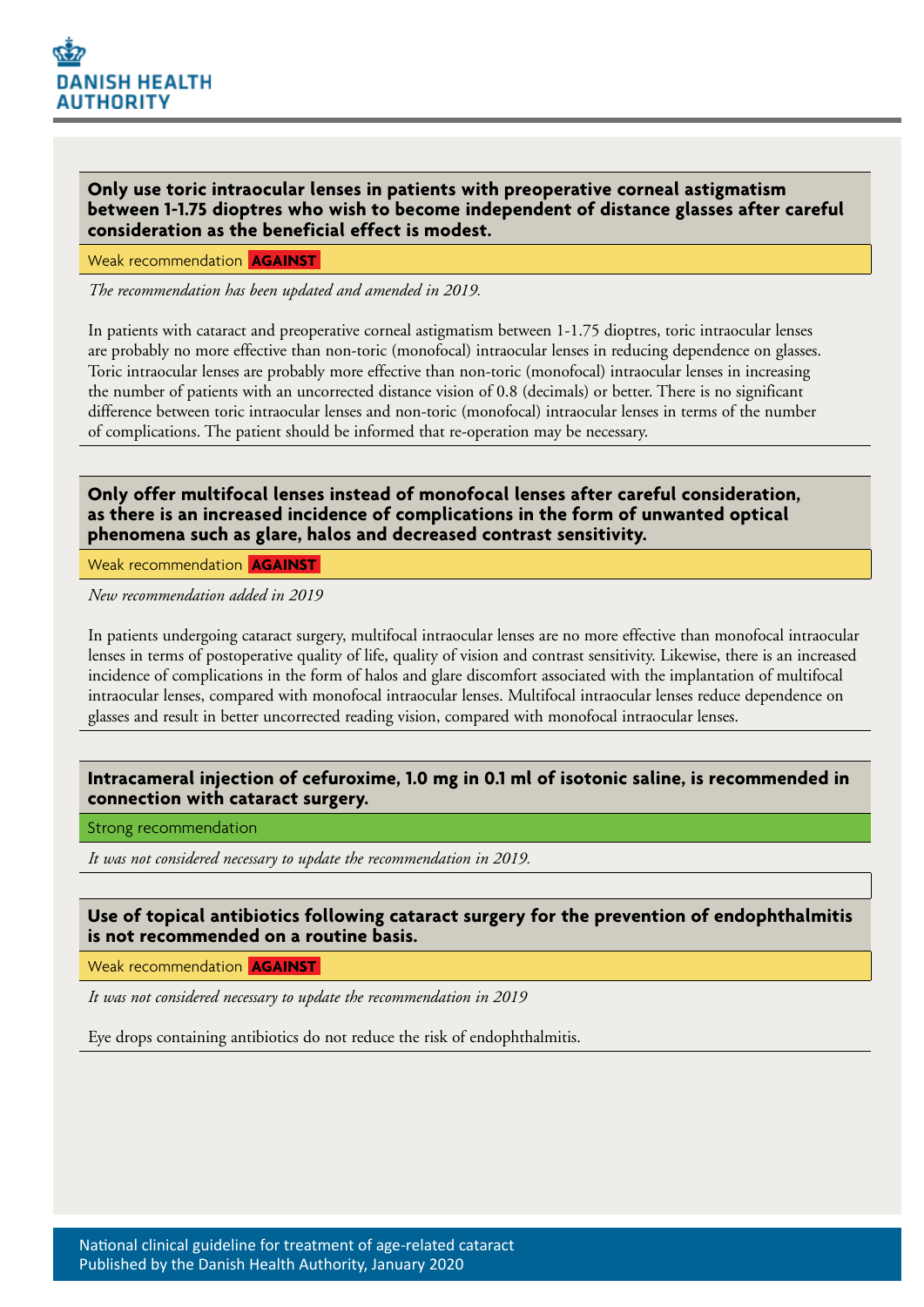

## **Use of NSAID-containing eye drops, rather than steroidal eye drops, following cataract surgery for the prevention of inflammation and cystoid macular oedema is recommended.**

#### Strong recommendation

*The recommendation was updated without changes in 2019*

NSAID-containing eye drops are more effective than steroidal eye drops in prevention of postoperative inflammation and cystoid macular oedema.

In some parts of Denmark, practice is to use a combination of NSAID and steriod. The effect of this has not been possible to examine within the given framework of this update, but will be relevant to clarify in future updates.

#### **Consider surgery on both eyes on the same day in selected patients, if surgery on both eyes is indicated.**

Weak recommendation

*It was not considered necessary to update the recommendation in 2019.*

## **Consider omitting the first-day evaluation in low-risk patients following uncomplicated surgery.**

Weak recommendation

*It was not considered necessary to update the recommendation in 2019.*